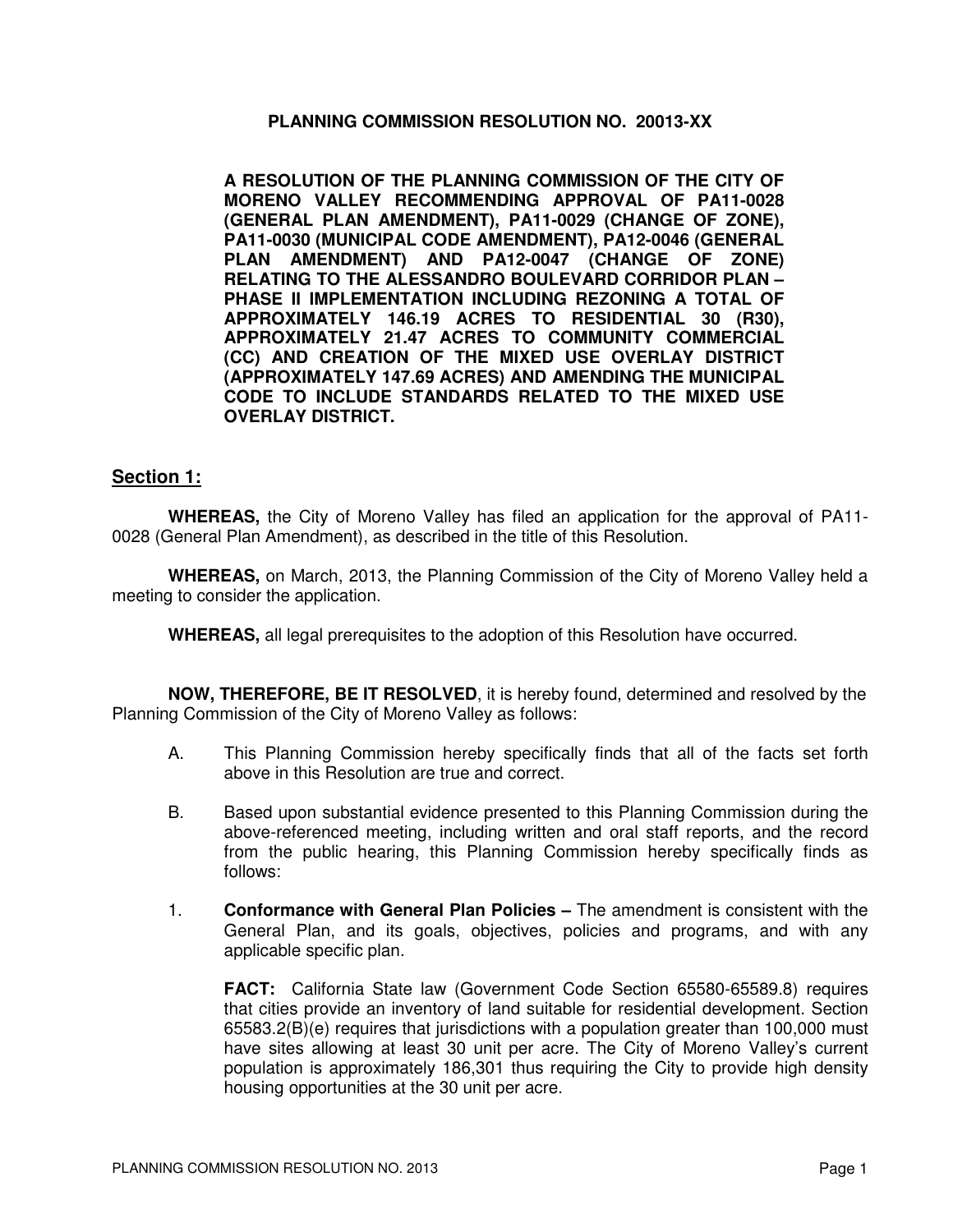PA11-0028 (General Plan Amendment) will change the land use designation for the four areas totaling approximately 146.19 acres to Residential 30 (R30). All of the proposed changes are consistent with, and do not conflict with the goals, objectives, policies, and programs established within the General Plan or any specific plan. The Assessor's Parcel Numbers of the parcels affected by this General Plan Amendment are as followed:

| Area #1 (Day/Alessandro) - General Plan Amendment |                         |                   |
|---------------------------------------------------|-------------------------|-------------------|
| <b>APN</b>                                        | <b>Current Land Use</b> | Proposed Land Use |
| 291191004                                         | C,                      | R <sub>30</sub>   |
| 291191007                                         | C                       | R <sub>30</sub>   |
| 291191008                                         | R/O & C                 | R <sub>30</sub>   |
| 291191009                                         | R/O & C                 | R <sub>30</sub>   |
| 291191010                                         | R/O                     | R <sub>30</sub>   |
| 291191011                                         | С                       | R <sub>30</sub>   |
| 291191012                                         | R/O                     | R <sub>30</sub>   |
| 291191013                                         | R/O                     | R <sub>30</sub>   |
| 291191025                                         | C,                      | R <sub>30</sub>   |
| 291191026                                         | C                       | R <sub>30</sub>   |
| 291191027                                         | R/O                     | R <sub>30</sub>   |
| 291191028                                         | R/O                     | R30               |
| 291191029                                         | C,                      | R30               |

| Area #2 (Elsworth/Alessandro) - General Plan Amendment |                         |                          |
|--------------------------------------------------------|-------------------------|--------------------------|
| <b>APN</b>                                             | <b>Current Land Use</b> | <b>Proposed Land Use</b> |
| 291200023                                              | C                       | R30                      |
| 291200024                                              | R/O                     | R <sub>30</sub>          |
| 291200025                                              | С                       | R <sub>30</sub>          |
| 291200027                                              | С                       | R30                      |
| 291200030                                              | Ć                       | R30                      |
| 291200038                                              | Ć                       | R30                      |
| 291200039                                              | Ć                       | R <sub>30</sub>          |
| 291200040                                              | Ć                       | R30                      |
| 291264001                                              | Ć                       | R <sub>30</sub>          |
| 291264002                                              | C                       | R30                      |
| 291264003                                              | Ć                       | R30                      |
| 291264004                                              | Ć                       | R30                      |
| 291264005                                              | Ć                       | R30                      |
| 291264006                                              | C                       | R <sub>30</sub>          |
| 291264007                                              | Ć                       | R30                      |
| 291264008                                              | Ć                       | R30                      |
| 291264009                                              | Ć                       | R30                      |
| 291264011                                              | С                       | R30                      |
| 291264012                                              | Ć                       | R30                      |
| 291273001                                              | Ć                       | R30                      |
| 291273004                                              | C                       | R30                      |
| 291273005                                              | C                       | R30                      |
| 291273007                                              | Ć                       | R30                      |
| 291273008                                              |                         | R30                      |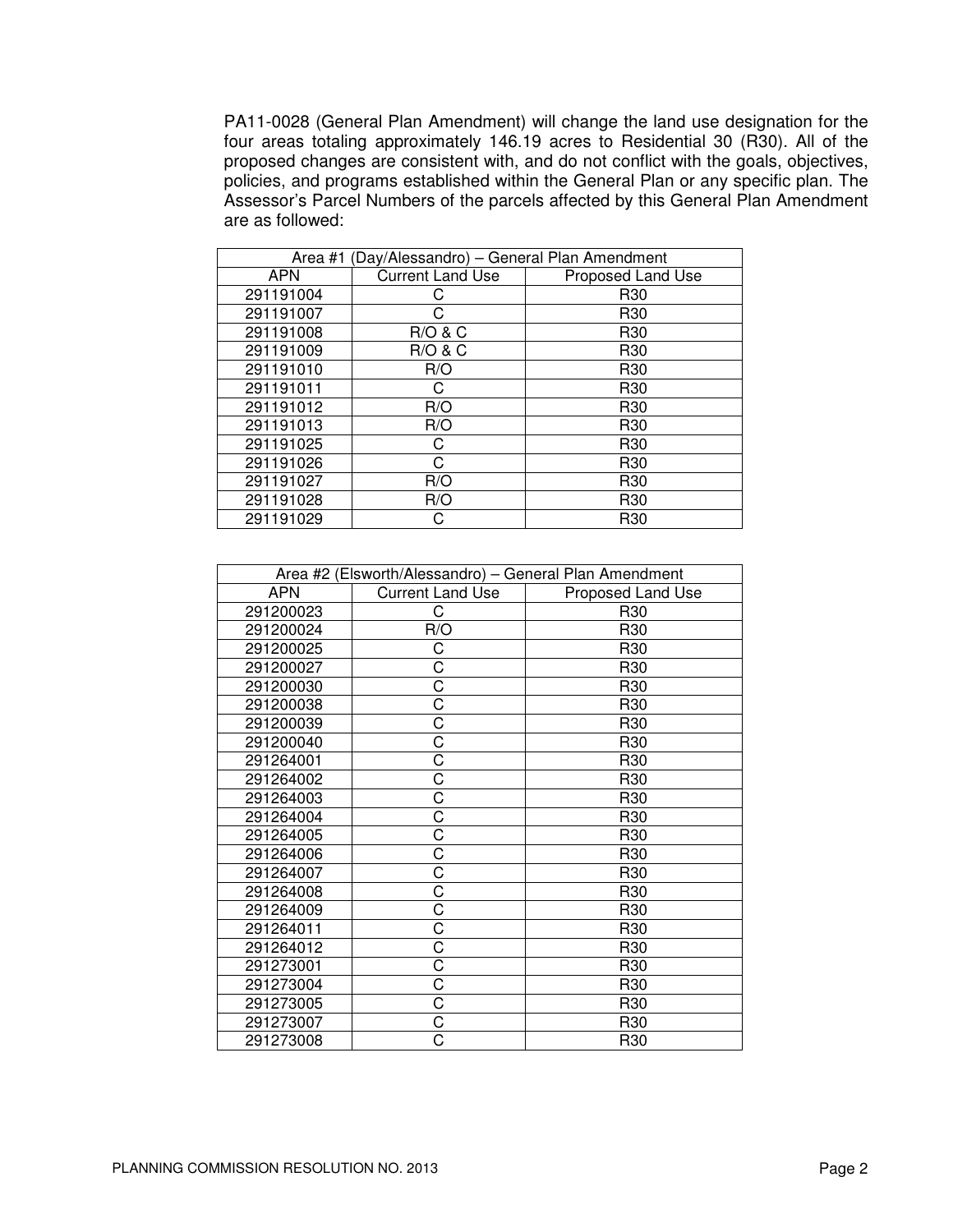| Area #3 (Morrison/Alessandro) - General Plan Amendment |                         |                   |
|--------------------------------------------------------|-------------------------|-------------------|
| <b>APN</b>                                             | <b>Current Land Use</b> | Proposed Land Use |
| 486270001                                              | R/O                     | R <sub>30</sub>   |
| 486270002                                              | R/O                     | R30               |
| 486270003                                              | R/O                     | R <sub>30</sub>   |
| 486270004                                              | R/O                     | R30               |
| 486270005                                              | R/O                     | R <sub>30</sub>   |
| 486270006                                              | R/O                     | R30               |
| 486270008                                              | R/O                     | R30               |
| 486270013                                              | R/O                     | R <sub>30</sub>   |
| 486270014                                              | R/O                     | R30               |
| 486270015                                              | R/O                     | R <sub>30</sub>   |
| 486270016                                              | R/O                     | R <sub>30</sub>   |
| 486270017                                              | R/O                     | R <sub>30</sub>   |
| 486280002                                              | R/O                     | R <sub>30</sub>   |
| 486280004                                              | R/O                     | R <sub>30</sub>   |
| 486280005                                              | R/O                     | R <sub>30</sub>   |
| 486280006                                              | R/O                     | R30               |
| 486280007                                              | R/O                     | R30               |
| 486280008                                              | R/O                     | R <sub>30</sub>   |
| 486280010                                              | R/O                     | R <sub>30</sub>   |
| 486280011                                              | R/O                     | R30               |
| 486280012                                              | R/O                     | R <sub>30</sub>   |
| 486280013                                              | R/O                     | R30               |

| Area #4 (Perris/Iris) - General Plan Amendment |                         |                   |
|------------------------------------------------|-------------------------|-------------------|
| <b>APN</b>                                     | <b>Current Land Use</b> | Proposed Land Use |
| 485220006                                      | R <sub>15</sub>         | R <sub>30</sub>   |
| 485220007                                      | R <sub>15</sub>         | R <sub>30</sub>   |
| 485220008                                      | R <sub>15</sub>         | R <sub>30</sub>   |
| 485220009                                      | R <sub>15</sub>         | R <sub>30</sub>   |
| 485220015                                      | R <sub>15</sub>         | R <sub>30</sub>   |
| 485220016                                      | R <sub>15</sub>         | R <sub>30</sub>   |
| 485220017                                      | R <sub>15</sub>         | R <sub>30</sub>   |
| 485220040                                      | R <sub>5</sub>          | R <sub>30</sub>   |

2. **Health, Safety and Welfare –** The proposed use will not be detrimental to the public health, safety or general welfare.

**FACT:** The proposed amendment to the General Plan does not have the potential of adversely affecting the public health, safety or welfare of the residents of City of Moreno Valley or surrounding jurisdictions. The amendment deals with administrative matters that would not cause a physical effect on the environment.

### **Section 2:**

**WHEREAS,** the City of Moreno Valley has filed an application for the approval of PA11- 0029 (Change of Zone), as described in the title of this Resolution.

**WHEREAS,** on March 2013, the Planning Commission of the City of Moreno Valley held a meeting to consider the application.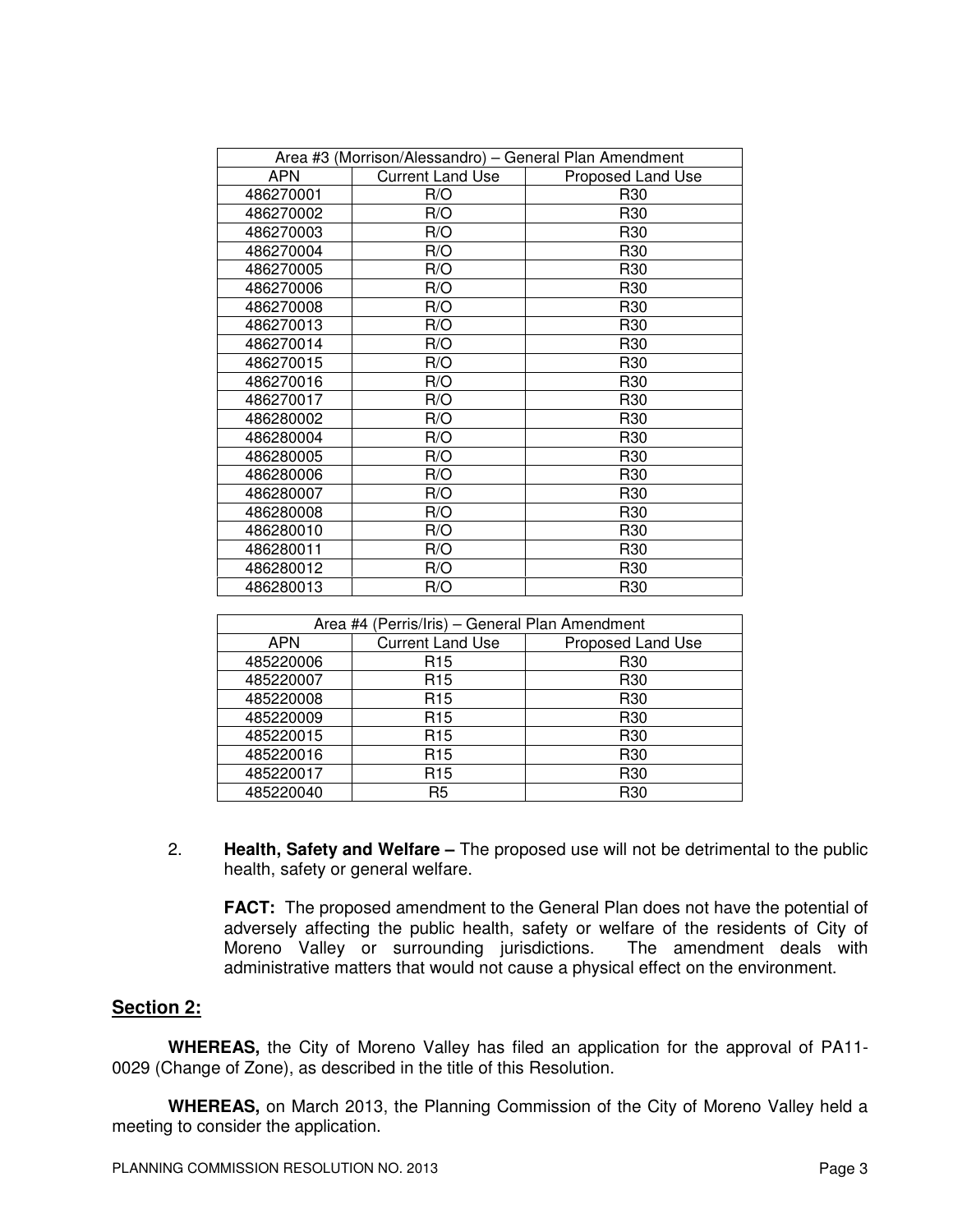**WHEREAS,** all legal prerequisites to the adoption of this Resolution have occurred.

**NOW, THEREFORE, BE IT RESOLVED**, it is hereby found, determined and resolved by the Planning Commission of the City of Moreno Valley as follows:

- C. This Planning Commission hereby specifically finds that all of the facts set forth above in this Resolution are true and correct.
- D. Based upon substantial evidence presented to this Planning Commission during the above-referenced meeting, including written and oral staff reports, and the record from the public hearing, this Planning Commission hereby specifically finds as follows:
- 1. **Conformance with General Plan Policies** The amendment is consistent with the General Plan, and its goals, objectives, policies and programs, and with any applicable specific plan.

**FACT:** The proposed Change of Zone is consistent with, and do not conflict with the goals, objectives, policies, and programs established within the General Plan or any specific plan. California State law (Government Code Section 65580-65589.8) requires that cities provide an inventory of land suitable for residential development. Section 65583.2(B)(e) requires that jurisdictions with a population greater than 100,000 must have sites allowing at least 30 unit per acre. The City of Moreno Valley's current population is approximately 186,301 thus requiring the City to provide high density housing opportunities at the 30 unit per acre.

PA11-0029 (Change of Zone) will change the land use designation for the four areas totaling approximately 146.19 acres to Residential 30 (R30). The Assessor's Parcel Numbers of the parcels affected by this Change of Zone are as followed:

| Area #1 (Day/Alessandro) - Change of Zone |                       |                 |
|-------------------------------------------|-----------------------|-----------------|
| <b>APN</b>                                | <b>Current Zoning</b> | Proposed Zoning |
| 291191004                                 | CС                    | R <sub>30</sub> |
| 291191007                                 | CC                    | R <sub>30</sub> |
| 291191008                                 | R <sub>15</sub> & CC  | R <sub>30</sub> |
| 291191009                                 | R <sub>15</sub> & CC  | R <sub>30</sub> |
| 291191010                                 | R <sub>15</sub>       | R <sub>30</sub> |
| 291191011                                 | CС                    | R <sub>30</sub> |
| 291191012                                 | R <sub>15</sub>       | R <sub>30</sub> |
| 291191013                                 | R <sub>15</sub>       | R30             |
| 291191025                                 | CC                    | R <sub>30</sub> |
| 291191026                                 | CС                    | R <sub>30</sub> |
| 291191027                                 | R <sub>15</sub>       | R <sub>30</sub> |
| 291191028                                 | R <sub>15</sub>       | R <sub>30</sub> |
| 291191029                                 | CС                    | R <sub>30</sub> |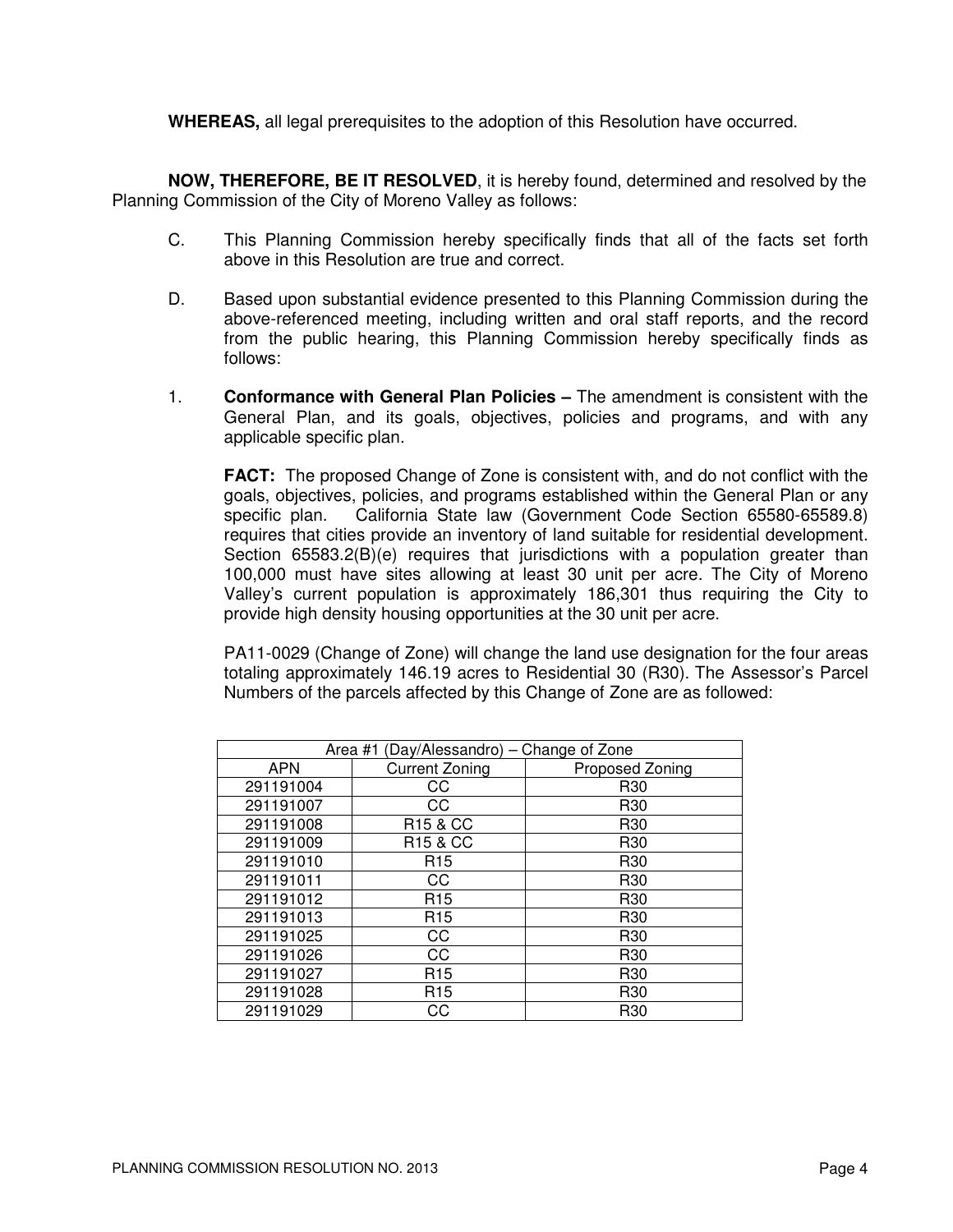| Area #2 (Elsworth/Alessandro) - Change of Zone |                       |                 |
|------------------------------------------------|-----------------------|-----------------|
| <b>APN</b>                                     | <b>Current Zoning</b> | Proposed Zoning |
| 291200023                                      | CС                    | R30             |
| 291200024                                      | R <sub>15</sub>       | R <sub>30</sub> |
| 291200025                                      | CC                    | R30             |
| 291200027                                      | CC                    | R30             |
| 291200030                                      | CC                    | R <sub>30</sub> |
| 291200038                                      | CC                    | R30             |
| 291200039                                      | $\overline{CC}$       | R30             |
| 291200040                                      | CC                    | R30             |
| 291264001                                      | $\overline{CC}$       | R30             |
| 291264002                                      | $\overline{cc}$       | R30             |
| 291264003                                      | $\overline{cc}$       | R30             |
| 291264004                                      | CC                    | R30             |
| 291264005                                      | CC                    | R30             |
| 291264006                                      | СC                    | R30             |
| 291264007                                      | СC                    | R30             |
| 291264008                                      | $\overline{CC}$       | R30             |
| 291264009                                      | СC                    | R30             |
| 291264011                                      | $\overline{cc}$       | R30             |
| 291264012                                      | СC                    | R30             |
| 291273001                                      | $\overline{cc}$       | R30             |
| 291273004                                      | СC                    | R30             |
| 291273005                                      | СC                    | R30             |
| 291273007                                      | СC                    | R30             |
| 291273008                                      | CС                    | R30             |

| Area #3 (Morrison/Alessandro) - Change of Zone |                       |                 |
|------------------------------------------------|-----------------------|-----------------|
| <b>APN</b>                                     | <b>Current Zoning</b> | Proposed Zoning |
| 486270001                                      | ОC                    | R <sub>30</sub> |
| 486270002                                      | ОC                    | R30             |
| 486270003                                      | ОC                    | R <sub>30</sub> |
| 486270004                                      | OC                    | R30             |
| 486270005                                      | ОC                    | R30             |
| 486270006                                      | OC                    | R30             |
| 486270008                                      | ОC                    | R <sub>30</sub> |
| 486270013                                      | OC                    | R30             |
| 486270014                                      | ОC                    | R30             |
| 486270015                                      | ОC                    | R <sub>30</sub> |
| 486270016                                      | ОC                    | R30             |
| 486270017                                      | OC                    | R30             |
| 486280002                                      | R <sub>15</sub>       | R30             |
| 486280004                                      | R <sub>15</sub>       | R30             |
| 486280005                                      | R <sub>15</sub>       | R30             |
| 486280006                                      | R <sub>15</sub>       | R <sub>30</sub> |
| 486280007                                      | R <sub>15</sub>       | R30             |
| 486280008                                      | R <sub>15</sub>       | R30             |
| 486280010                                      | R <sub>15</sub>       | R30             |
| 486280011                                      | R <sub>15</sub>       | R30             |
| 486280012                                      | R <sub>15</sub>       | R30             |
| 486280013                                      | R <sub>15</sub>       | R30             |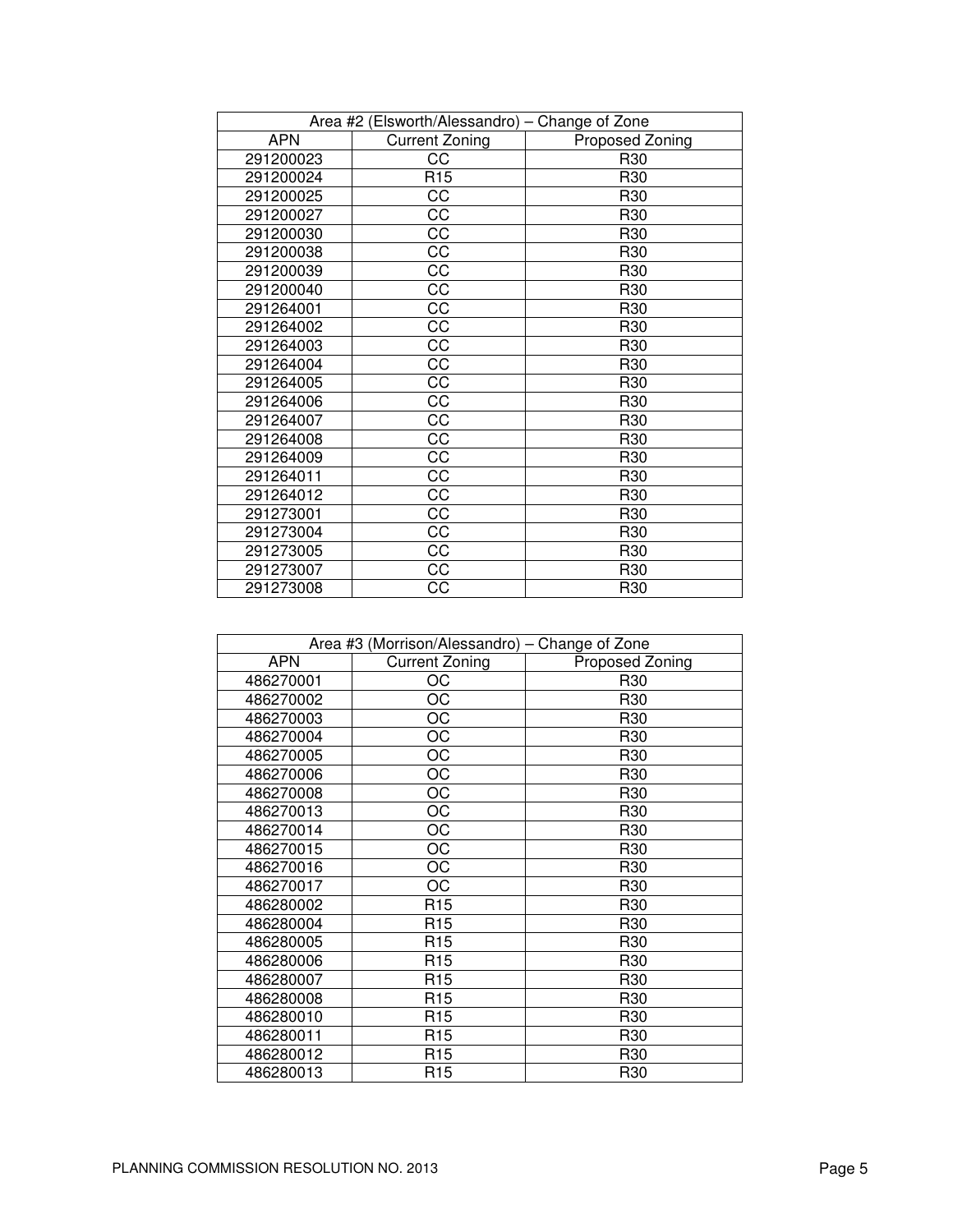| Area #4 (Perris/Iris) – Change of Zone |                       |                 |
|----------------------------------------|-----------------------|-----------------|
| <b>APN</b>                             | <b>Current Zoning</b> | Proposed Zoning |
| 485220006                              | R <sub>15</sub>       | R <sub>30</sub> |
| 485220007                              | R <sub>15</sub>       | R <sub>30</sub> |
| 485220008                              | R <sub>15</sub>       | R <sub>30</sub> |
| 485220009                              | R <sub>15</sub>       | R <sub>30</sub> |
| 485220015                              | R <sub>15</sub>       | R <sub>30</sub> |
| 485220016                              | R <sub>15</sub>       | R <sub>30</sub> |
| 485220017                              | R <sub>15</sub>       | R <sub>30</sub> |
| 485220040                              | R <sub>5</sub>        | R <sub>30</sub> |

2. **Health, Safety and Welfare –** The proposed use will not be detrimental to the public health, safety or general welfare.

**FACT:** The proposed changes do not have the potential of adversely affecting the public health, safety or welfare of the residents of City of Moreno Valley or surrounding jurisdictions. The Change of Zone deals with administrative matters that would not cause a physical effect on the environment.

3. **Conformance with Zoning Regulations –** The proposed Change of Zone is consistent with the purposed and intent of Title 9.

**FACT:** The Change of Zone is compatible with the purpose and intent of Title 9. As such, it furthers the specific purpose and intent of Title 9 to "implement the goals, objectives, policies and programs of the Moreno Valley General Plan and manage future growth and change in accordance with that plan."

# **Section 3:**

**WHEREAS,** the City of Moreno Valley has filed an application for the approval of PA11- 0030 (Municipal Code Amendment), as described in the title of this Resolution.

**WHEREAS,** on March 2013, the Planning Commission of the City of Moreno Valley held a meeting to consider the application.

**WHEREAS,** all legal prerequisites to the adoption of this Resolution have occurred.

**NOW, THEREFORE, BE IT RESOLVED**, it is hereby found, determined and resolved by the Planning Commission of the City of Moreno Valley as follows:

- A. This Planning Commission hereby specifically finds that all of the facts set forth above in this Resolution are true and correct.
- B. Based upon substantial evidence presented to this Planning Commission during the above-referenced meeting, including written and oral staff reports, and the record from the public hearing, this Planning Commission hereby specifically finds as follows: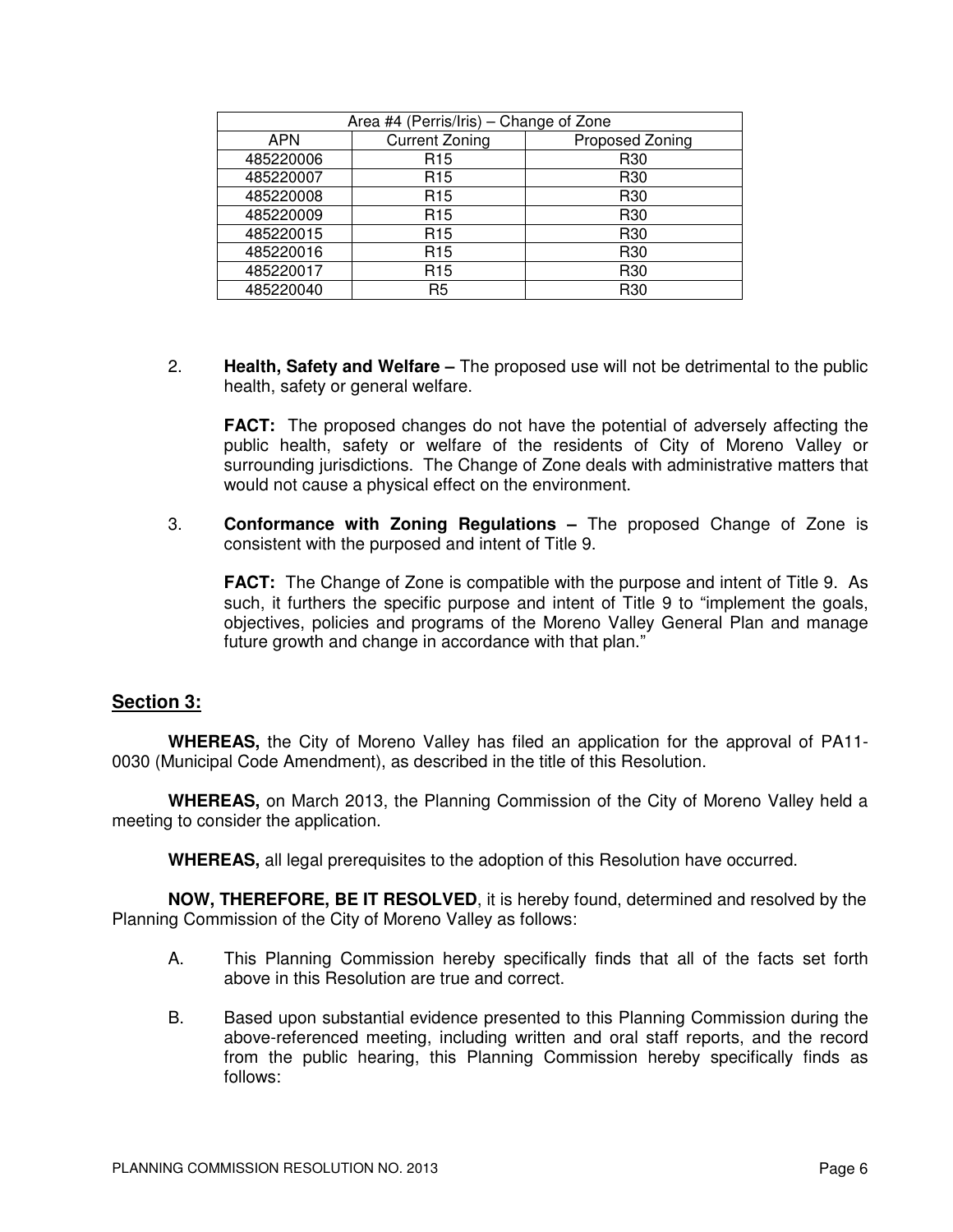1. **Conformance with General Plan Policies –** The amendment is consistent with the General Plan, and its goals, objectives, policies and programs, and with any applicable specific plan.

**FACT:** All of the proposed changes are consistent with, and do not conflict with the goals, objectives, policies, and programs established within the General Plan or any specific plan. The amendment creates the Multiple-Use Overlay District to replace the current Mixed Use Zoning Districts 1 and 2 (MUD1 and MUD2). The amendment also includes development standards for the Mixed Use Overlay District.

The General Plan currently references and encourages the concept of mixed use development. At this time, only limited specific plan areas within the City (Village at Sunnymead – Specific Plan 204 and the expired Moreno Highlands – Specific Plan 208) are zoned for mixed use development. The creation of the Mixed Use Overlay District will help promote the concept of mixed use in the City of Moreno Valley.

General Plan Objective 2.4 states that the City shall "Provide commercial areas within the City that are conveniently located, efficient, attractive, and have safe and easy pedestrian and vehicular circulation in order to serve the retail and service commercial needs of Moreno Valley residents and businesses." The creation of the Mixed Use Overlay District will help meet this objective.

2. **Health, Safety and Welfare –** The proposed use will not be detrimental to the public health, safety or general welfare.

**FACT:** The proposed changes do not have the potential of adversely affecting the public health, safety or welfare of the residents of City of Moreno Valley or surrounding jurisdictions. The amendment deals with administrative matters that would not cause a physical effect on the environment.

3. **Conformance with Zoning Regulations –** The proposed amendment is consistent with the purposed and intent of Title 9.

**FACT:** The amendments to the Municipal Code provides for an internally consistent set of regulations that are compatible with the purpose and intent of Title 9. The proposed changes (creation of the Mixed Use Overlay District, deletion of the MUD1 & MUD2 and inclusion of the development standards for the Mixed Use Overlay District) eliminate conflicts or clarify the meaning of some sections of Title 9. As such, it furthers the specific purpose and intent of Title 9 to "implement the goals, objectives, policies and programs of the Moreno Valley General Plan and manage future growth and change in accordance with that plan."

# **Section 4:**

**WHEREAS,** the City of Moreno Valley has filed an application for the approval of PA12- 0046 (General Plan Amendment), as described in the title of this Resolution.

**WHEREAS,** on March, 2013, the Planning Commission of the City of Moreno Valley held a meeting to consider the application.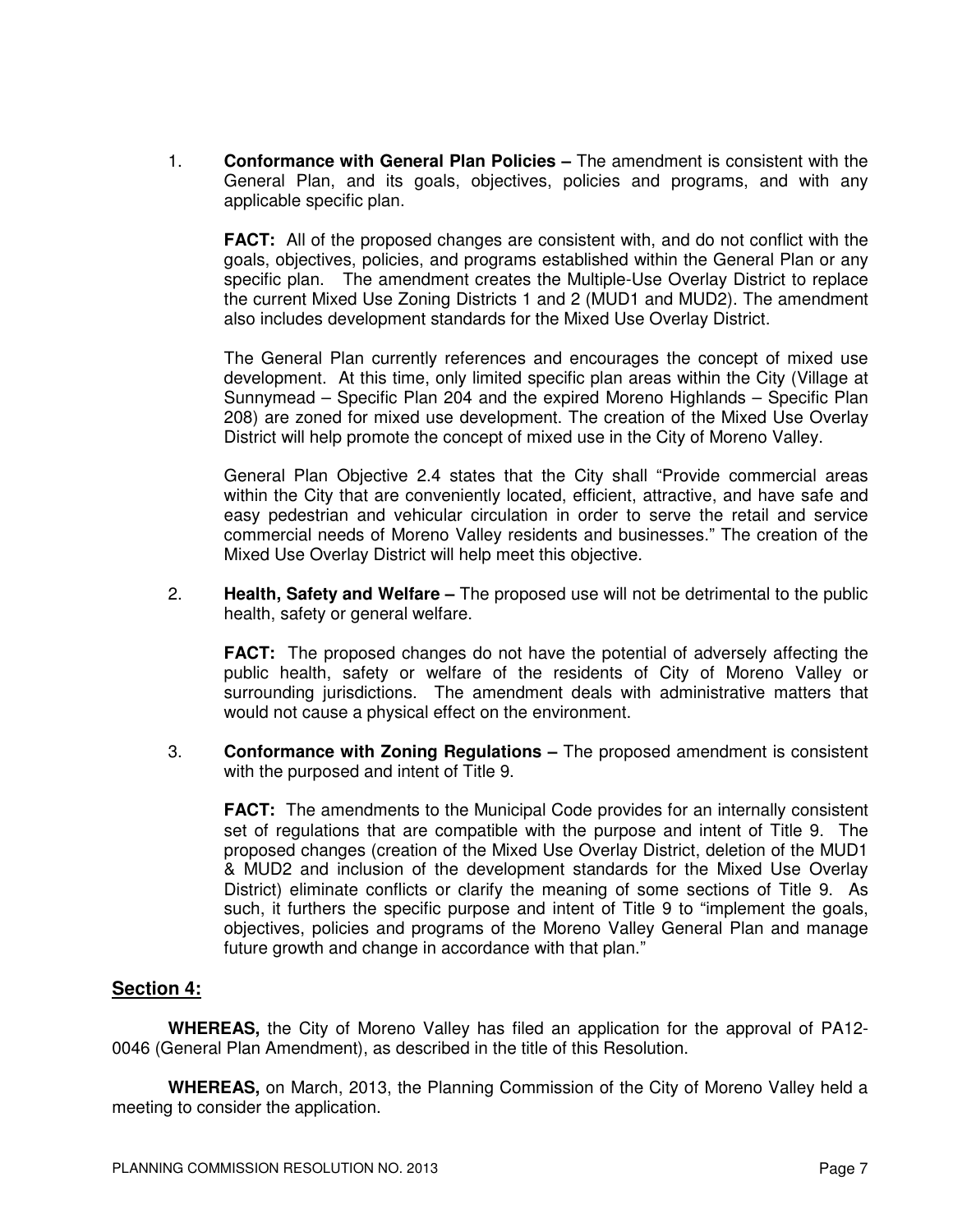**WHEREAS,** all legal prerequisites to the adoption of this Resolution have occurred.

**NOW, THEREFORE, BE IT RESOLVED**, it is hereby found, determined and resolved by the Planning Commission of the City of Moreno Valley as follows:

- A. This Planning Commission hereby specifically finds that all of the facts set forth above in this Resolution are true and correct.
- B. Based upon substantial evidence presented to this Planning Commission during the above-referenced meeting, including written and oral staff reports, and the record from the public hearing, this Planning Commission hereby specifically finds as follows:
- 1. **Conformance with General Plan Policies** The amendment is consistent with the General Plan, and its goals, objectives, policies and programs, and with any applicable specific plan.

**FACT:** PA12-0046 (General Plan Amendment) will change the land use designation of Assessor's Parcel Number (APN) 485-220-041, which is located at the southwest corner of Gentian Avenue and Perris Boulevard. The 21.47 acre parcel's land use is currently Residential 5 (R5) and the proposed change is to Commercial (C).

The parcels directly to the west and southwest are part of the request for both land use and rezoning to Residential 30 (R30). The parcels directly south are currently Commercial and included an approved shopping center (PA06-0123), Home Depot and a Farmer Boys restaurant.

There is no development application associated with the proposed land use change. The proposed zoning would permit development of a commercial shopping center, which would support the neighboring proposed high density housing.

Changing the land use of 21.47 acres to commercial uses along Perris Boulevard consistent the goals of the Alessandro Boulevard Corridor Plan though was not an original part of the vision plan. Perris Boulevard is a similar to Alessandro Boulevard as an important regional transportation link for Moreno Valley. Perris Boulevard is ideal to provide a mix of retail and multiple density housing opportunities to promote pedestrian-oriented development. The land use change to Commercial is also consistent with the General Plan and would not be in conflict with the goals, objectives, policies or programs of the General Plan.

2. **Health, Safety and Welfare –** The proposed use will not be detrimental to the public health, safety or general welfare.

**FACT:** The proposed amendment to the General Plan does not have the potential of adversely affecting the public health, safety or welfare of the residents of City of Moreno Valley or surrounding jurisdictions. The amendment deals with administrative matters that would not cause a physical effect on the environment.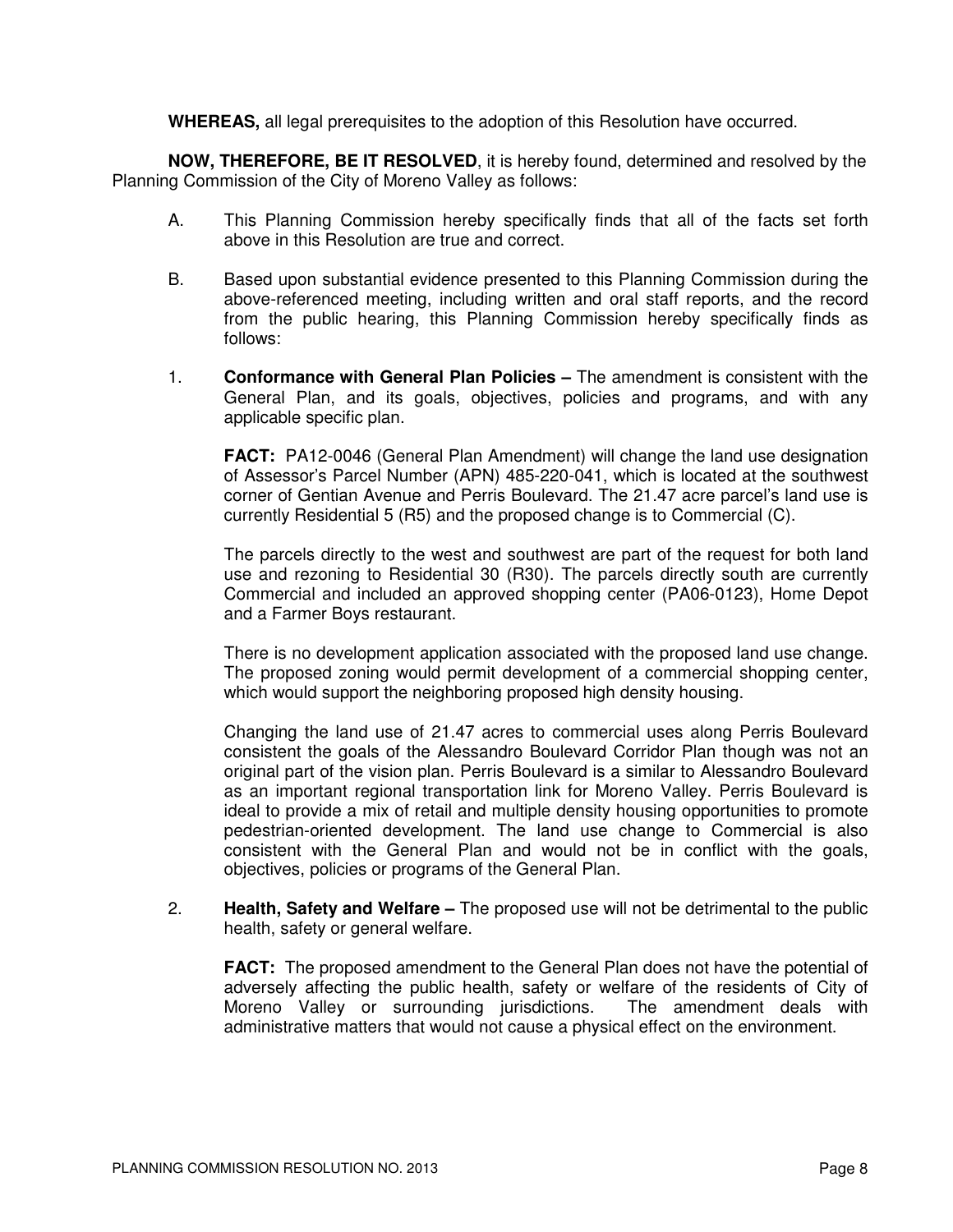### **Section 5:**

**WHEREAS,** the City of Moreno Valley has filed an application for the approval of PA12- 0047 (Change of Zone), as described in the title of this Resolution.

**WHEREAS,** on March 2013, the Planning Commission of the City of Moreno Valley held a meeting to consider the application.

**WHEREAS,** all legal prerequisites to the adoption of this Resolution have occurred.

**NOW, THEREFORE, BE IT RESOLVED**, it is hereby found, determined and resolved by the Planning Commission of the City of Moreno Valley as follows:

- A. This Planning Commission hereby specifically finds that all of the facts set forth above in this Resolution are true and correct.
- B. Based upon substantial evidence presented to this Planning Commission during the above-referenced meeting, including written and oral staff reports, and the record from the public hearing, this Planning Commission hereby specifically finds as follows:
- 1. **Conformance with General Plan Policies** The amendment is consistent with the General Plan, and its goals, objectives, policies and programs, and with any applicable specific plan.

**FACT:** PA12-0047 (Change of Zone) will change the zoning designation of Assessor's Parcel Number (APN) 485-220-041, which is located at the southwest corner of Gentian Avenue and Perris Boulevard. The 21.47 acre parcel's land use is currently Residential 5 (R5) and the proposed change is to Community Commercial (CC).

The parcels directly to the west and southwest are part of the request for both land use and rezoning to Residential 30 (R30). The parcels directly south are currently Community Commercial and included an approved shopping center (PA06-0123), Home Depot and a Farmer Boys restaurant.

There is no development application associated with the proposed zone change. The proposed zoning would permit development of a commercial shopping center, which would support the neighboring proposed high density housing.

Changing the zoning of 21.47 acres to commercial uses along Perris Boulevard consistent the goals of the Alessandro Boulevard Corridor Plan though was not an original part of the vision plan. Perris Boulevard is a similar to Alessandro Boulevard as an important regional transportation link for Moreno Valley. Perris Boulevard is ideal to provide a mix of retail and multiple density housing opportunities to promote pedestrian-oriented development. The land use change to Commercial is also consistent with the General Plan and would not be in conflict with the goals, objectives, policies or programs of the General Plan.